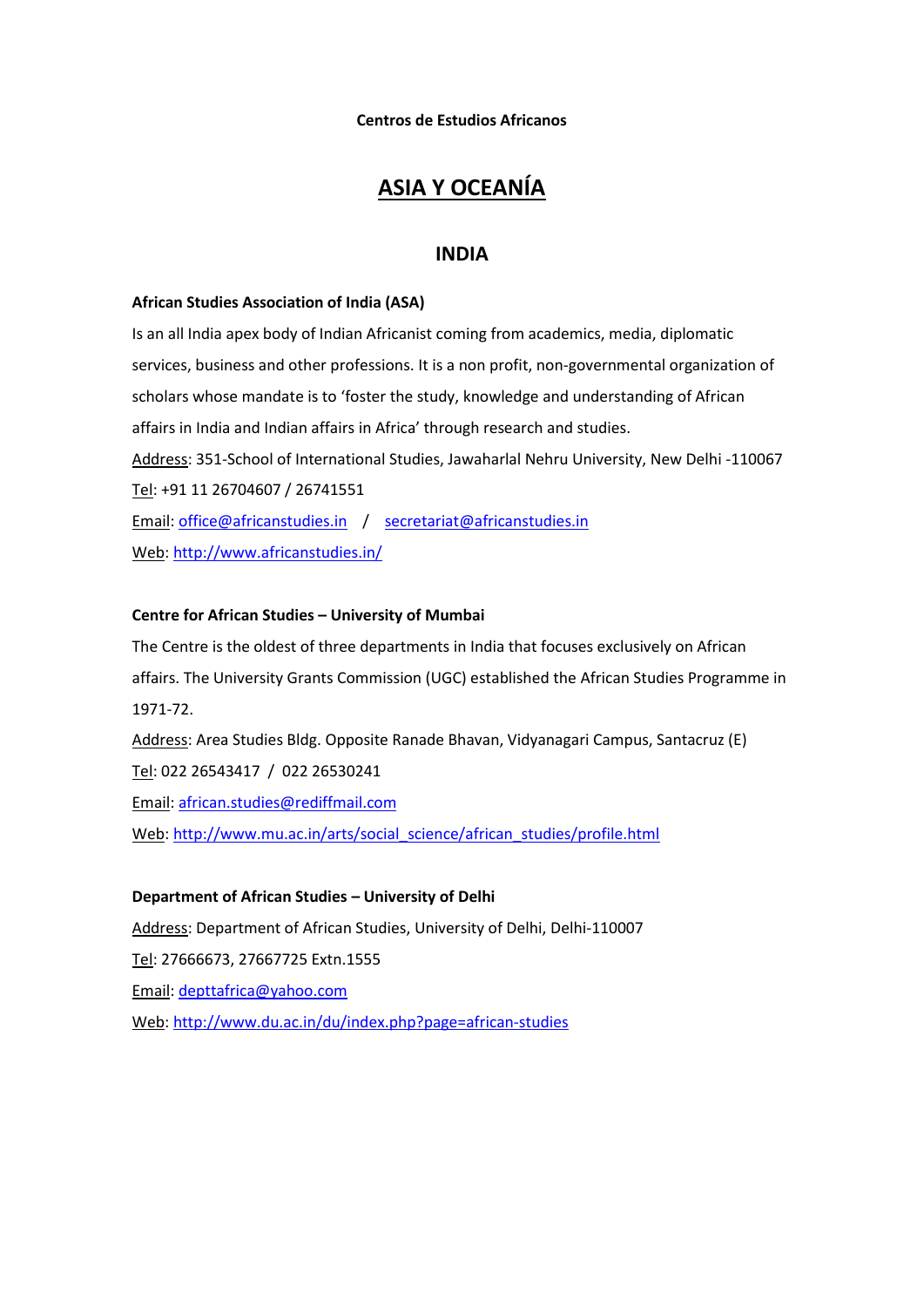### **Department of Arabic – University of Delhi**

The Department of Arabic is one of the oldest departments in the University dating back to 1922, the year of the inception of the University of Delhi. However, the department was not an independent till the late sixties when it got an independent entity. Address: Room Nº 303 (A), extension building, Faculty of Arts, University of Delhi, Delhi-110007 Tel: 27666624 Email: [departmentofarabicdu@gmail.com](mailto:departmentofarabicdu@gmail.com) Web[: http://www.du.ac.in/du/index.php?page=arabic](http://www.du.ac.in/du/index.php?page=arabic)

#### **Centre for African Studies – Jawaharlal Nehru University – India**

The Centre for African Studies is an interdisciplinary centre for study of Africa. It aims at promoting African studies as an academic discipline for advancing knowledge and understanding of African affairs through inter-disciplinary perspective. Tel: 011-26704731 / 011-26704034, 26741962 Email: [alumnus@mail.jnu.ac.in](mailto:alumnus@mail.jnu.ac.in) Web[: http://www.jnu.ac.in/SIS/CAS/](http://www.jnu.ac.in/SIS/CAS/)

#### **IndiaAfrica Connect**

India has historic political, economic, cultural and ethnic ties with Africa. But the closeness of ties is rivalled by a yawning knowledge and information deficit. Email: [africa-india-editors-forum@googlegroups.com](mailto:africa-india-editors-forum@googlegroups.com) Web[: http://www.indiaafricaconnect.in/index.php](http://www.indiaafricaconnect.in/index.php)

### **Centre for policy research (CPR) - India**

The Centre is a non-profit, independent institution dedicated to conducting research that contributes to a more robust public discourse about the structures and processes that shape life in India. Address: Dharma Marg, Chanakyapuri, New Delhi – 110021 Tel: 91-11-26115273-76 Email: [cprindia@cprindia.org](mailto:cprindia@cprindia.org)

Web[: http://www.cprindia.org/](http://www.cprindia.org/)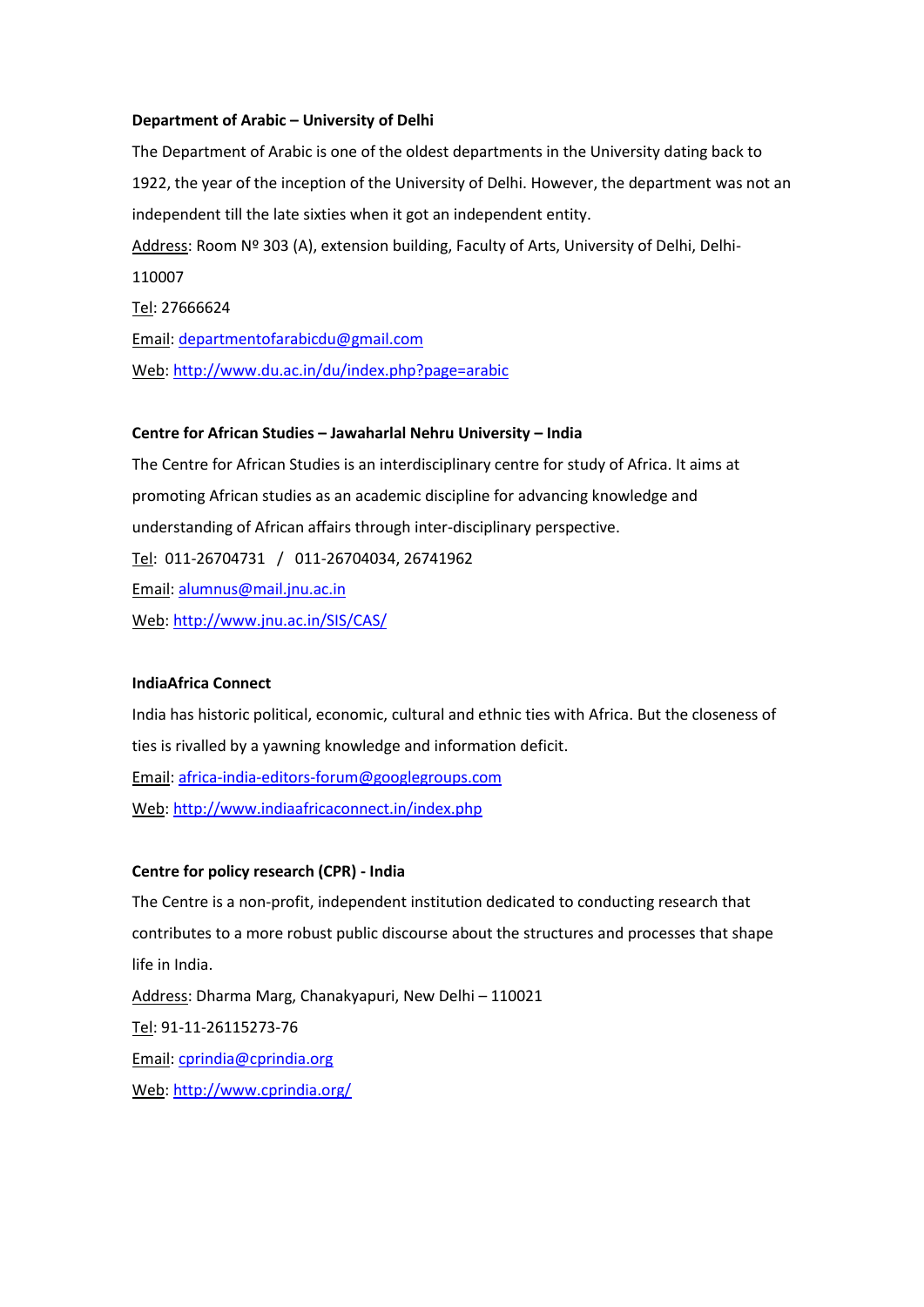## **CHINA**

#### **Center for African Studies Peking University (PKUCAS)**

Is an interdisciplinary institution for comprehensive African research. It consists of teachers and research fellows from different departments and institutes at the university, who specialize in African politics, economy, culture, history, sociology, languages and literature. Web[: http://caspu.pku.edu.cn/pages/default.aspx?id=1173c91d-068f-4e13-aa64-](http://caspu.pku.edu.cn/pages/default.aspx?id=1173c91d-068f-4e13-aa64-772f76c01c6c) [772f76c01c6c](http://caspu.pku.edu.cn/pages/default.aspx?id=1173c91d-068f-4e13-aa64-772f76c01c6c)

#### **Institute of African Studies Zhejiang Normal University (IASZNU)**

Is the first institute for comprehensive African studies in Chinese higher education institutions. With a lofty international perspective, IASZNU aims to build an open academic platform to attract domestic and foreign talent. Address: No. 688, Yingbin Avenue, Jinhua, Zhejiang, 321004, China Tel: 0579-82286091 Email: [ias@zjnu.cn](mailto:ias@zjnu.cn) Web[: http://ias.zjnu.cn/en/](http://ias.zjnu.cn/en/)

#### **Center for African Studies of Shanghai Normal University**

The Center is now The Region & Country Studies Base of the Ministry of Education, the Cooperating Unit of China-African Universities 20+20 Cooperating Plan of the Ministry of Education and the Cooperating Unit of China-African Cooperating Research & Communication Plan of the Ministry of Foreign Affairs. Address: No. 100, Guilin Road, Shanghai, 200234 Web[: http://shcas.shnu.edu.cn/](http://shcas.shnu.edu.cn/)

#### **Research Center of Africa Studies of Nanjing University**

The center is a subdivision of the School of Geographic and Oceanographic Sciences of Nanjing University, and the school is including the following departments: Human Geography, Physical Geography, Coastal Ocean Sciences and GIS. Email: [zhangzk@nju.edu.cn](mailto:zhangzk@nju.edu.cn) / [lcf001@126.com](mailto:lcf001@126.com) / [hxj369@nju.edu.cn](mailto:hxj369@nju.edu.cn)

Web[: http://hugeo.nju.edu.cn/africa/?p=130](http://hugeo.nju.edu.cn/africa/?p=130)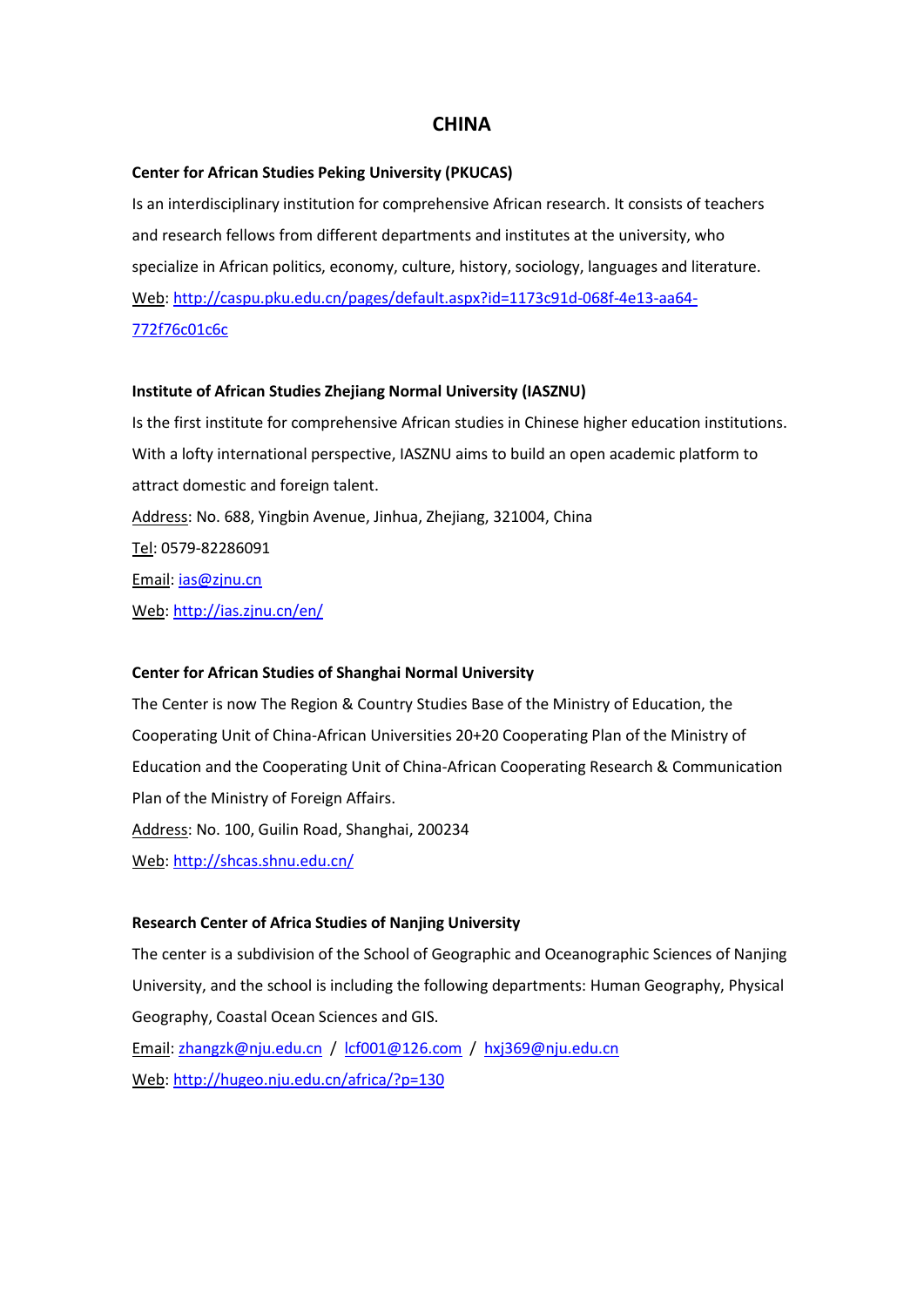# **JAPÓN**

### **Graduate School of Asian and African Area Studies (ASAFAS) – Kyoto University**

The world is in the process of rapid globalization in terms of economy and information flow. We more than ever need to tackle the disparity in North-South relations, environmental problems requiring swift solutions confront us at every turn, and ethnic conflicts and regionalism are frequent.

Address: 46 Shimoadachi-cho, Yoshida Sakyo-ku, Kyoto 606-8501

Tel: 075-753-7374

Email: comm@asafas.kyoto-u.ac.jp

Web[: http://www.asafas.kyoto-u.ac.jp/en/](http://www.asafas.kyoto-u.ac.jp/en/)

- Islamic Studies[: http://www.asafas.kyoto-u.ac.jp/kias/](http://www.asafas.kyoto-u.ac.jp/kias/)
- African Studies[: http://jambo.africa.kyoto-u.ac.jp/](http://jambo.africa.kyoto-u.ac.jp/)

# **Research Institute for Languages and Cultures of Asia and Africa (ILCAA) – Tokyo University**

At the Research Institute for Languages and Cultures of Asia and Africa (ILCAA), we focus on research on languages and various cultural phenomena in Asia and Africa. Address: Fuchu-shi Asahi-cho 3-11-1, Tokyo, 183-8534, JAPAN Tel: +81-(0)42-330-5600

Email: [ilcaa@aa.tufs.ac.jp](mailto:ilcaa@aa.tufs.ac.jp)

Web[: http://www.aa.tufs.ac.jp/en/](http://www.aa.tufs.ac.jp/en/)

# **ISRAEL**

## **The Moshe Dayan Center for Middle Eastern and African Studies – Tel Aviv University**

The Moshe Dayan Center for Middle Eastern and African Studies is an interdisciplinary research center devoted to the study of the modern history and contemporary affairs of the Middle East and Africa. The Center does not take positions or recommend policies. Address: Tel Aviv University, Ramat Aviv, Tel Aviv 69978 Israel Tel: +972-3-6409646 / +972-3-6409100 Email: [dayancen@post.tau.ac.il](mailto:dayancen@post.tau.ac.il) / [dayanlib@post.tau.ac.il](mailto:dayanlib@post.tau.ac.il) Web[: http://www.dayan.org/](http://www.dayan.org/)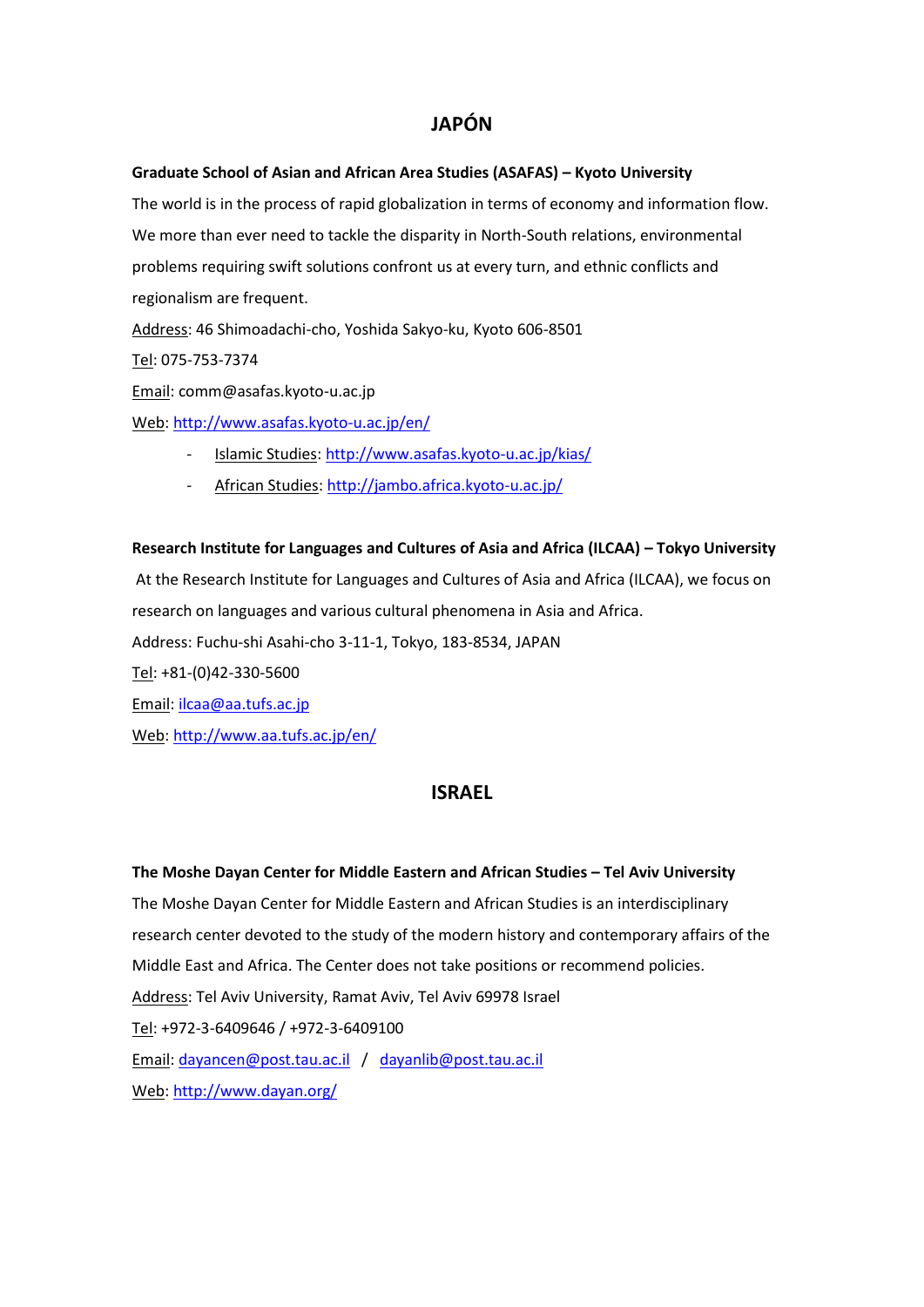# **The Harry S. Truman Research Institute for the Advancement of Peace – The Hebrew University of Jerusalem (Israel)**

The Harry S. Truman Research Institute for the Advancement of Peace was the first, and remains the largest, research institute in Israel and the Middle East to examine conflict resolution and propose peaceful solutions for the region.

Email:<http://truman.huji.ac.il/index.html?cmd=contact> Web[: http://truman.huji.ac.il/index.html](http://truman.huji.ac.il/index.html)

# **Institute of Asian and African Studies – Faculty of Humanities, Hebrew University of Jerusalem**

The Institute of Asian and African Studies is the focus of research into the cultures, languages, histories and current affairs of the non-Western and non-Jewish world at the Hebrew University. The Institute assists departments in the Faculty of Humanities that study these fields and cooperates with researchers and centers within the Humanities and outside that also deal with issues relevant to the Institute's mandate. Address: Faculty of Humanities, Room: Hum. 5329, The Hebrew University of Jerusalem, Mount Scopus, Jerusalem, Israel, 91905 Tel: 972-2-5883516

Email: [asia-africa-insitute@savion.huji.ac.il](mailto:asia-africa-insitute@savion.huji.ac.il)

Web[: http://www.hum.huji.ac.il/english/units.php?cat=3694](http://www.hum.huji.ac.il/english/units.php?cat=3694)

# **COREA DEL SUR**

# **Institute of African Studies – Hankuk University of Foreign Studies – South Korea**

Comprising 53 nations, Africa is the second largest continent following Asia and an important area of study for academic fields, including politics, economy and cultural issues. Through a series of recent democratizations, including cessation of civil wars and the adoption of multiparty systems, many African nations are poised to achieve political stability and economic development.

Address: 107, Imun-ro, Dongdaemun-gu, Seoul, 130-791, Korea

Tel: +82-2-2173-2063

Email:<http://builder.hufs.ac.kr/user/hufsenglish/contact.html>

Web[: http://www.hufs.ac.kr/user/hufsenglish/re\\_1.jsp](http://www.hufs.ac.kr/user/hufsenglish/re_1.jsp)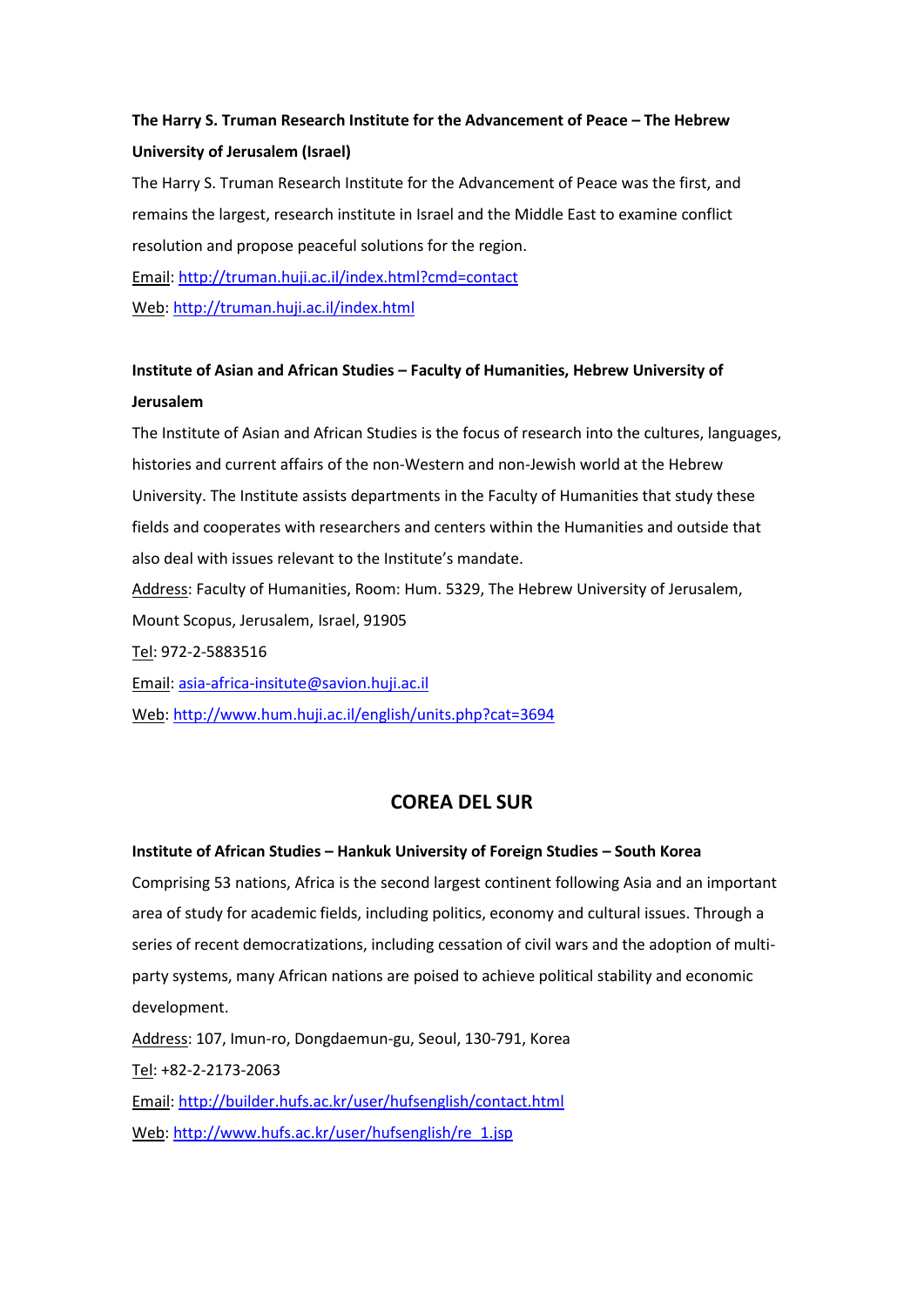# **SINGAPUR**

#### **Centre for African Studies – Nanyang Technological University (NTU) - Singapore**

The NTU-SBF Centre for African Studies is a unique trilateral platform with government, business and academia that promotes knowledge and expertise on Africa, to accelerate the deepening of business and trade ties between Asia and Africa. Address: Nanyang Business School, S3-B1A-35, 50 Nanyang Avenue, Singapore 639798 Tel: (65) 6513 8089 Email: [cas@ntu.edu.sg](mailto:cas@ntu.edu.sg)

Web[: http://africanstudies.ntu.edu.sg/Pages/index.aspx](http://africanstudies.ntu.edu.sg/Pages/index.aspx)

#### **The International Institute for Strategic Studies (IISS) - Bahrain**

The IISS was founded in the UK in 1958 with a focus on nuclear deterrence and arms control. Today, it is also renowned for its annual Military Balance assessment of countries' armed forces and for its high-powered security summits, including the Shangri-La Dialogue. Address: 9 Raffles Place, #51-01 Republic Plaza, Singapore 048619 Tel: +65-64990055 Email:<http://www.iiss.org/en/contact-s-us> Web[: http://www.iiss.org/en/iiss-middle-s-east](http://www.iiss.org/en/iiss-middle-s-east)

# **TAILANDIA**

### **Institute of Asian and African Studies (IAAS) – Assumption ABAC University of Thailand**

IAAS has been established as a new addition to the well-established Assumption University. The purposes are to study history, cultures, politics, and economics of countries and people of the world. Address: Bang Na-Trad Km. 26 Bangsaothong, Samuthprakarn, Thailand 10540 Tel: (+662)723 2412 / (+665) 162 9481

Email: [salong@au.edu](mailto:salong@au.edu)

Web[: http://www.iaas.au.edu/](http://www.iaas.au.edu/)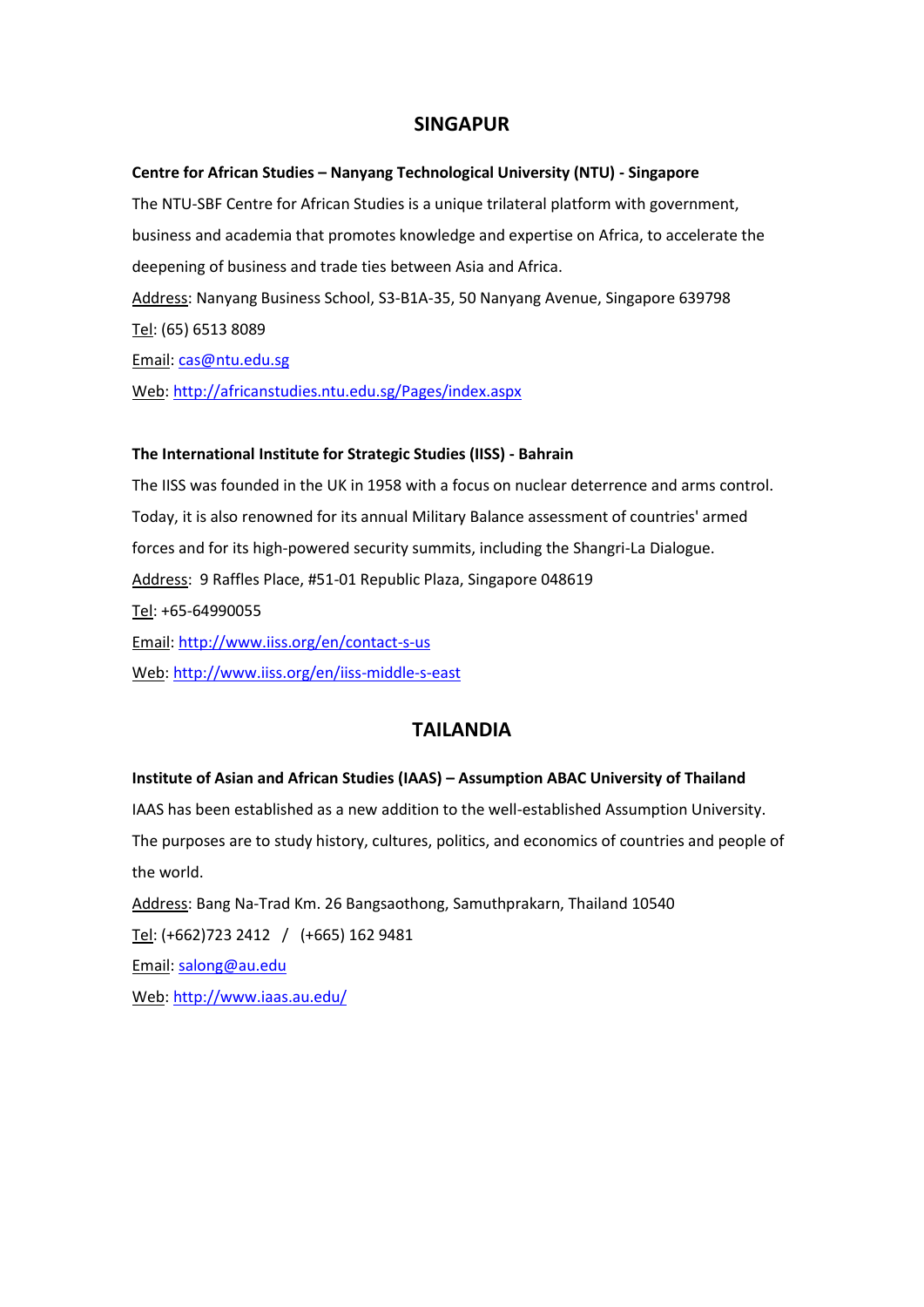### **Institute of Security and International Studies (ISIS) – Thailand**

Was founded in 1981 as the Southeast Asian Security Studies Program within the Faculty of Political Science, Chulalongkorn University. In 1982, its status changed when it became and institute officially sanctioned by Chulalongkorn University, entrusted with the task of conducting independent research and disseminating knowledge on international and security issues.

Address: Prajadhipok-Rambhaibarni, 5<sup>th</sup> floor, Faculty of Political Science, Chulalongkorn University Bangkok Thailand 10330 Tel: 022187432-3 Email: [isisthailand@gmail.com](mailto:isisthailand@gmail.com) Web[: http://www.isisthailand.org](http://www.isisthailand.org/)

# **ARABIA SAUDÍ**

#### **King Faisal Foundation – Saudi Arabia**

The King Faisal Foundation has established its pillar programmes to help fulfil specific goals such as enriching knowledge and rewarding scholars locally, regionally and globally, supporting scientific research, and enhancing education in Islamic societies. Address: King Faisal Foundation P.O. Box: 352 Riyadh: 11411, Kingdom of Saudi Arabia Tel: +966 11 465 2255 Email: [Info@kff.com](mailto:Info@kff.com) Web[: http://www.kff.com/](http://www.kff.com/)

## **NUEVA ZELANDA**

#### **Centre of Strategic Studies – Victoria University of Wellington – New Zealand**

The Centre for Strategic Studies is the New Zealand anchor for research and public dialogue on strategic and security issues.

Address: Victoria University of Wellington, PO Box 600, Wellington 6140, New Zealand

Tel: +64 4 463 5434

Email: [css@vuw.ac.nz](mailto:css@vuw.ac.nz)

Web[: http://www.victoria.ac.nz/hppi/centres/strategic-studies](http://www.victoria.ac.nz/hppi/centres/strategic-studies)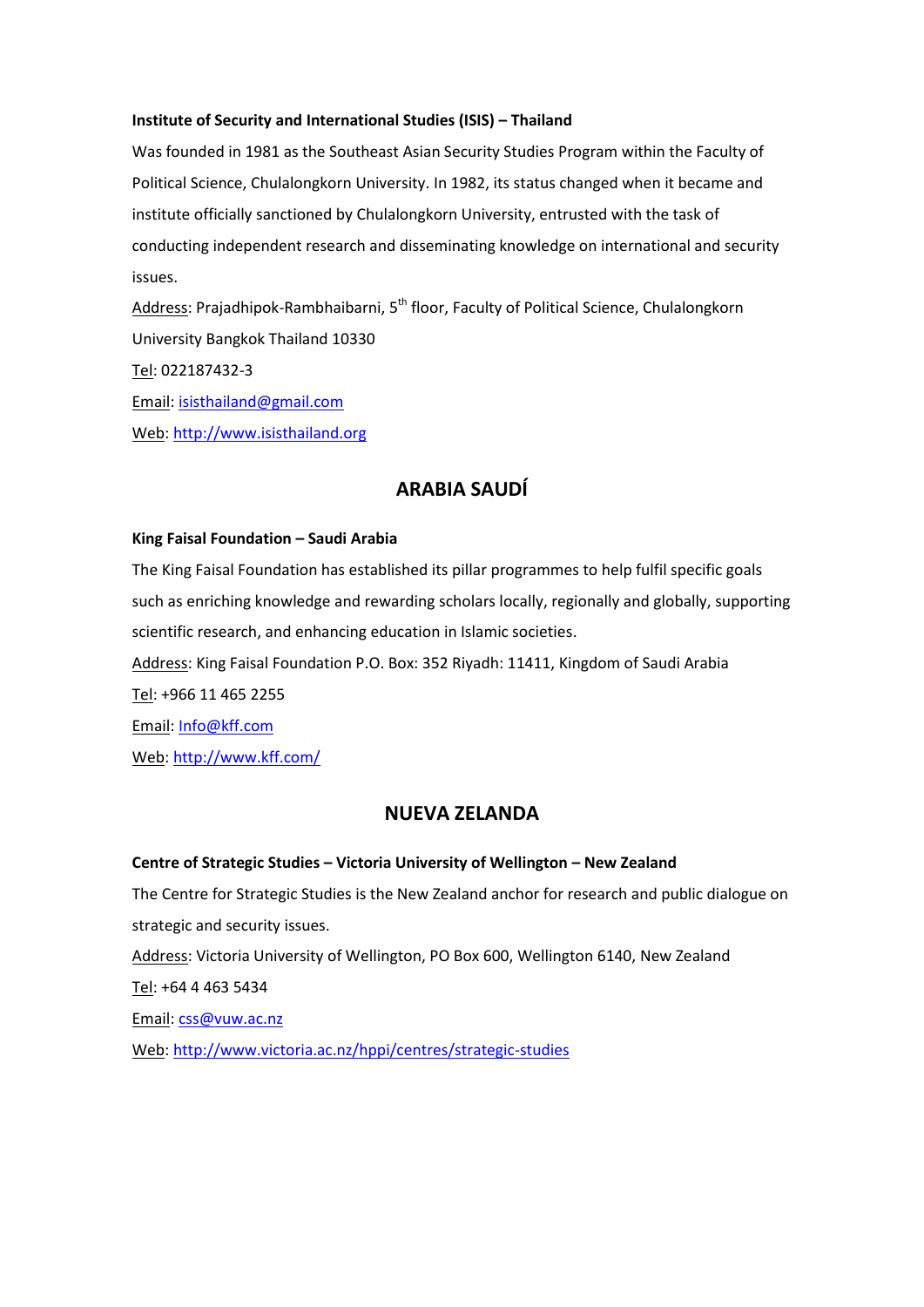#### **The New Zealand Initiative – New Zealand**

Is a business group with a difference. We are a think tank that is a membership organisation; we are an association of business leaders that is also a research institute. And we believe that these are not contradictions. Address: Level 12, Bayleys Building, Brandon Street, Wellington 6011 Tel: +64 4 499 0790 Email: [info@nzinitiative.org.nz](mailto:info@nzinitiative.org.nz) Web[: http://nzinitiative.org.nz/](http://nzinitiative.org.nz/)

# **CATAR**

#### **Center for the Study of Contemporary Muslim Societies – Qatar Faculty of Islamic Studies**

Provide comprehensive knowledge about contemporary Muslim societies that combines a thorough understanding of their current reality with a deep knowledge of their history. Address: P.O Box: 34110, Doha – Qatar, Qatar Foundation

Tel: +974 4454 6600

Email: [qfisinfo@qfis.edu.qa](mailto:qfisinfo@qfis.edu.qa)

Web[: http://www.qfis.edu.qa/research-centres/center-of-contemporary-muslim-societies/cms](http://www.qfis.edu.qa/research-centres/center-of-contemporary-muslim-societies/cms)

#### **The International Institute for Strategic Studies (IISS) - Bahrain**

The IISS was founded in the UK in 1958 with a focus on nuclear deterrence and arms control. Today, it is also renowned for its annual Military Balance assessment of countries' armed forces and for its high-powered security summits, including the Shangri-La Dialogue. Address: 14th Floor, GBCorp Tower, Bahrain Financial Harbour, Building 1411, Road 4626, Manama 346, Kingdom of Bahrain. Tel: +973 1718 1155

Email:<http://www.iiss.org/en/contact-s-us>

Web[: http://www.iiss.org/en/iiss-middle-s-east](http://www.iiss.org/en/iiss-middle-s-east)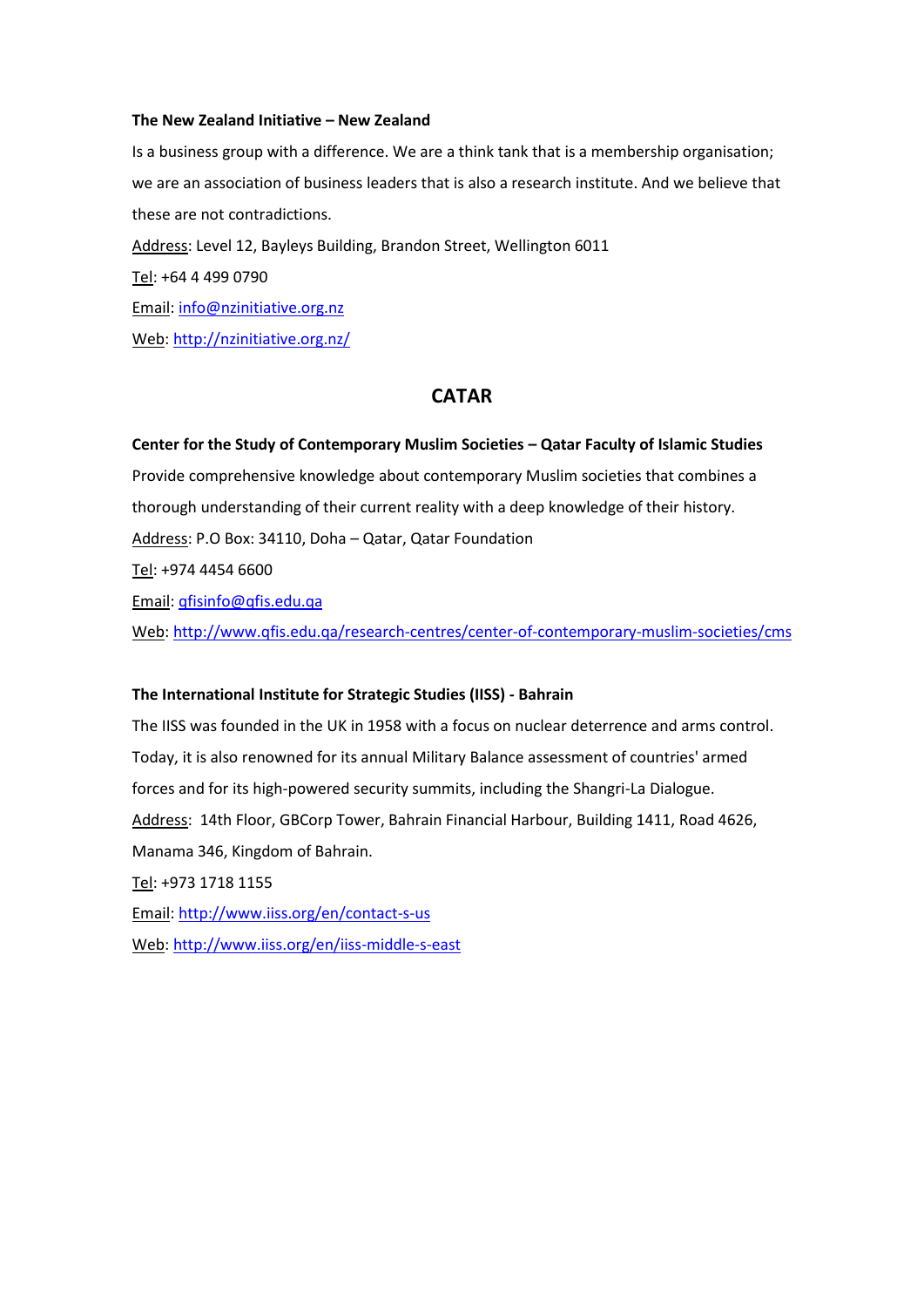# **TURQUÍA**

#### **African Studies at Türkiye Burslari Scholarships – Ankara, Turkey**

This area attracting attention of world politics offers very significant opportunities by its untouched land and rich underground resources. Thus, the understanding of the African countries' inner politics and relationship with the other countries should be non-ignorable aspect of the serious perspective regarding world politics.

Tel: 0850 455 0 982

Email:<http://www.turkiyeburslari.gov.tr/index.php/en/bir-sorum-var> Web[: http://www.turkiyeburslari.gov.tr/index.php/en/afrika-calismalari](http://www.turkiyeburslari.gov.tr/index.php/en/afrika-calismalari)

# **IRÁN**

### **Institute for Political and International Studies (IPIS) – Islamic Republic of Iran**

The Institute was founded in September 1983 in Tehran as one of the first think tanks in Iran after the Islamic Revolution in 1979 with the task of leading and encouraging the study and research on issues relevant to the foreign policy of the Islamic Republic of Iran. The scientific and analytic findings of the Institute are made available to senior policy makers and interested scholars in the form of books, journals, bulletins and reports. Address: Shaheed Aghaee St. Shaheed Bahonar Ave. (Niavaran), Tehran- Iran 19395/ 1793 Tel: (0098 21) 2280 26 41 / 2280 2656 / 2280 2657 Email: [ipis@ipis.ir](mailto:ipis@ipis.ir)

Web[: http://iran-un.org/en/i-p-i/](http://iran-un.org/en/i-p-i/)

# **PAQUISTÁN**

### **Area Study Centre for Africa, North and South America (ASC) - Pakistan**

The Area Study Centre for Africa, North and South America was established under the 1975 Area Study Centres Act No. XLV of the Government of Pakistan. The centre is an autonomous institution, funded by the Ministry of Education through the Higher Education Commission. It is academically part of Quaid-i-Azam University, affiliated with its Faculty of Social Sciences. Address: Quaid-i-Azam University, Islamabad 45320, Pakistan Tel: +92-51-2896006 / +92-51-2896008 Email: [ascqau@yahoo.com](mailto:ascqau@yahoo.com) / [asc\\_qau@yahoo.com](mailto:asc_qau@yahoo.com) Web[: https://pakamstudies.wordpress.com/](https://pakamstudies.wordpress.com/)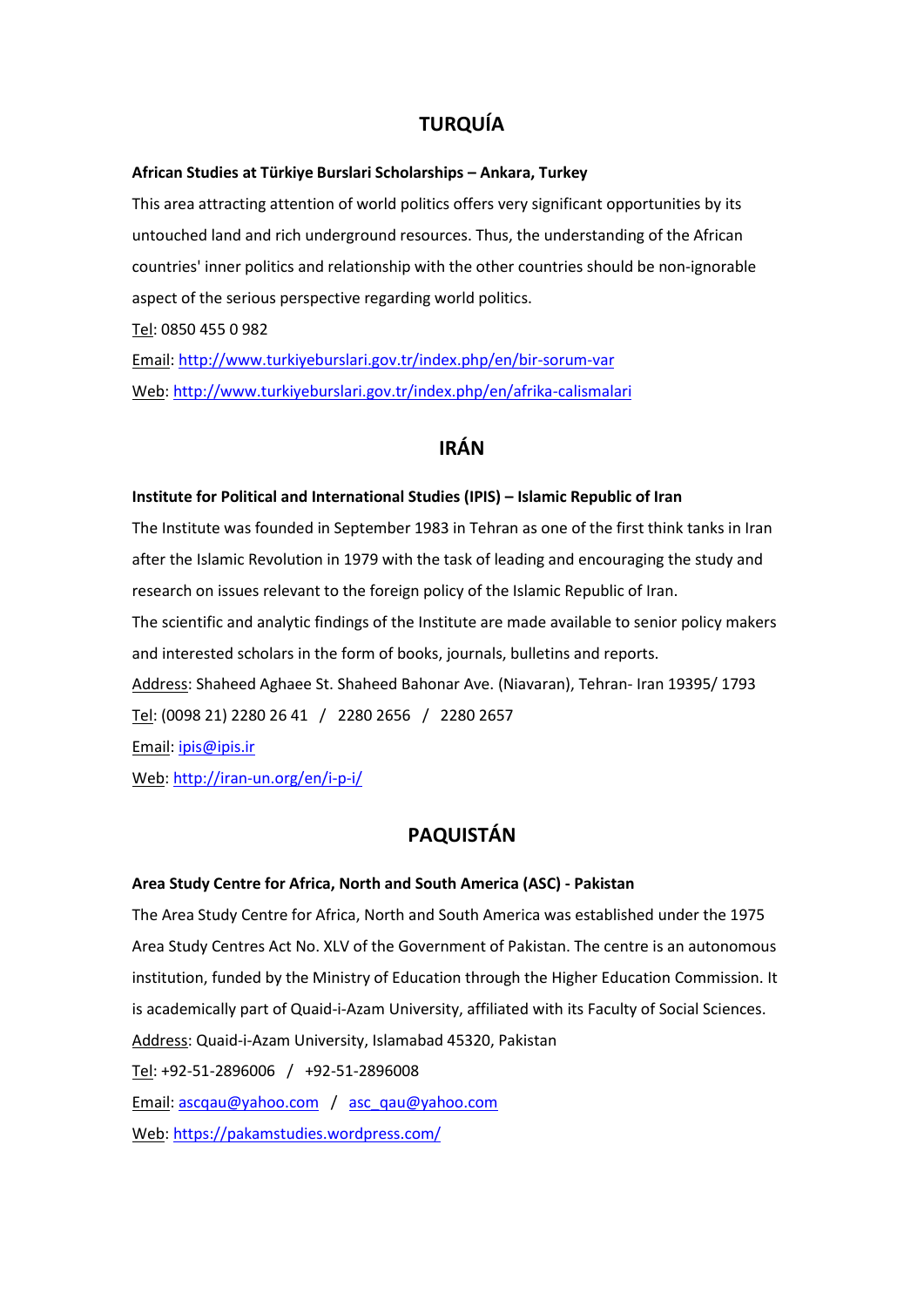# **SRI LANKA**

### **Institute of policy studies of Sri Lanka (IPS)**

The IPS publications are an important means through which the Institute disseminates its research findings, obtains feedback and reactions, and informs policy makers on issues of socio-economic policy. Address: 100/20, Independence Avenue, Colombo 07, Sri Lanka. Tel: +94-11-2143100 / +94-11-2665068 Email: [ips@ips.lk](mailto:ips@ips.lk)

Web[: http://www.ips.lk/](http://www.ips.lk/)

## **INDONESIA**

#### **Economic Research Institute for ASEAN and East Asia (ERIA) – Indonesia**

ERIA will intellectually contribute to the regional efforts for East Asian Economic Integration in wide-ranging policy areas from Trade/Investment to SMEs, Human Resource development, Infrastructure, Energy, etc.

Address: Sentral Senayan ll, 6th floor Jalan Asia Afrika No.8, Gelora Bung Karno, Senayan, Jakarta Pusat 10270, Indonesia

Tel: (62-21) 57974460

Email: [contactus@eria.org](mailto:contactus@eria.org)

Web[: http://www.eria.org/](http://www.eria.org/)

# **EMIRATOS ÁRABES**

### **Africana Studies at NYU Abu Dhabi – United Arab Emirates**

Africana Studies at NYUAD seeks to cultivate a dynamic and sustainable space for academic discussion, activity, and community around the broad area of inquiry of Africa and its diaspora. Address: PO Box 129188, Abu Dhabi, United Arab Emirates Email: [nyuad@nyu.edu](mailto:nyuad@nyu.edu) Web[: https://nyuad.nyu.edu/en/academics/academic-divisions/arts](https://nyuad.nyu.edu/en/academics/academic-divisions/arts-humanities/history/africana-studies.html)[humanities/history/africana-studies.html](https://nyuad.nyu.edu/en/academics/academic-divisions/arts-humanities/history/africana-studies.html)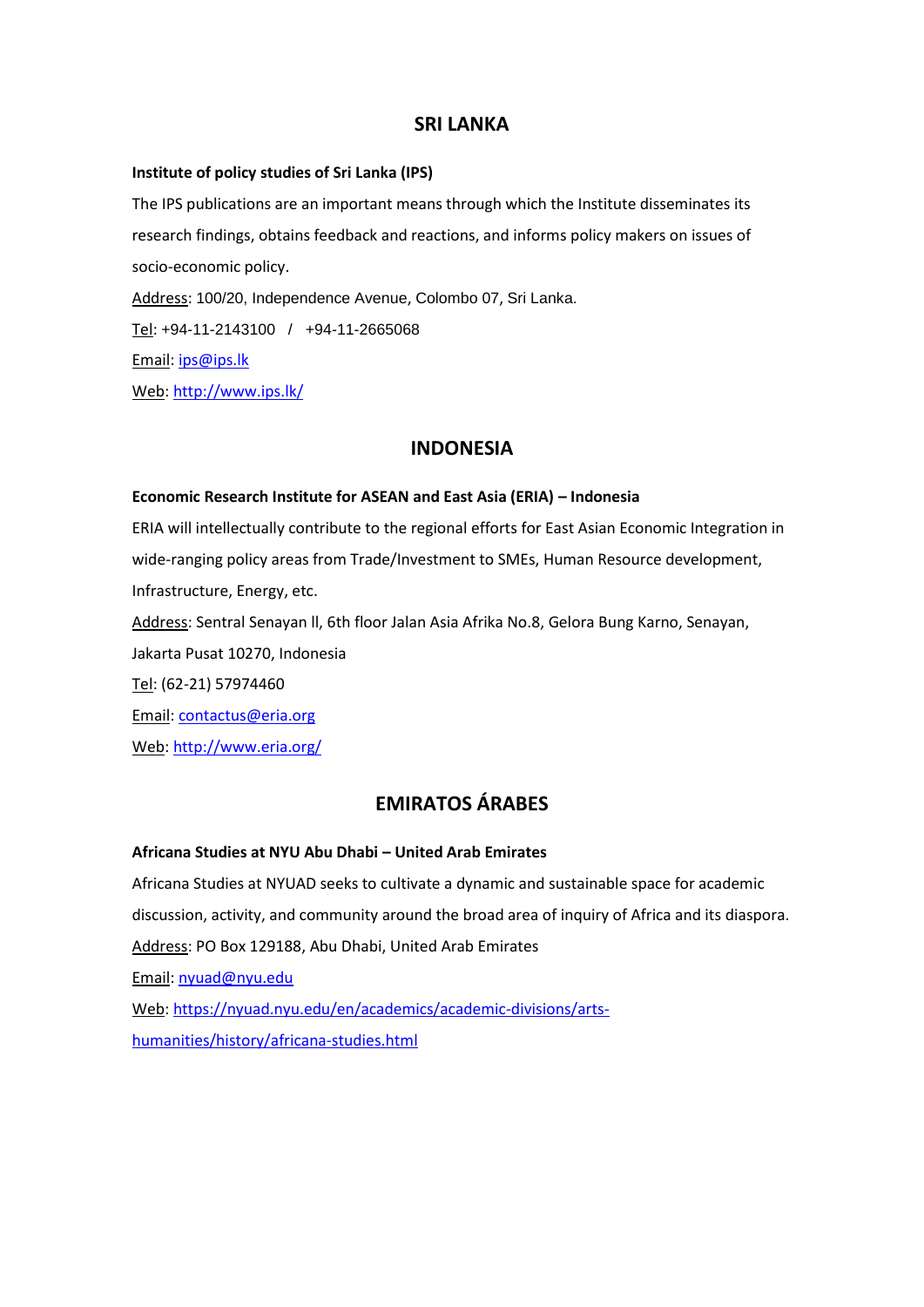# **AUSTRALIA**

#### **Australia Africa Community Engagement Scheme**

AACES is a partnership between the Australian Department of Foreign Affairs and Trade (DFAT), ten Australian Non-Governmental Organisations (NGOs) and their Africa-based partners. The program contributes to Australia's aid strategy for Africa through communitybased interventions across the sectors of water, sanitation and hygiene, food security, and maternal and child health.

Address: R.G. Casey Building, John McEwen Crescent, Barton ACT 0221 Australia Tel: +61 2 6261 1111

Web[: http://www.acbf-pact.org/projects-operations/other-projects/australia-africa](http://www.acbf-pact.org/projects-operations/other-projects/australia-africa-community-engagement-scheme)[community-engagement-scheme](http://www.acbf-pact.org/projects-operations/other-projects/australia-africa-community-engagement-scheme)

### **The Centre for Independent Studies (CIS) – Australia**

The Centre for Independent Studies mission is to produce, disseminate and promote reasoned, non-partisan, fact-based practical research that support individual liberty and responsibility, free enterprise, limited government and the rule of law. Address: Lvl 4, 38 Oxley St, St Leonards, NSW Australia 2065 Tel: +61 2 9438 4377 Email: [cis@cis.org.au](mailto:cis@cis.org.au) Web[: http://www.cis.org.au](http://www.cis.org.au/)

## **Lowy institute for international policy - Australia**

Is an independent, nonpartisan international policy think tank located in Sydney, Australia. Ranked as Australia's leading think tank, it provides high - quality research and distinctive perspectives on the international trends shaping Australia and the world. Address: Lowy Institute for International Policy, 31 Bligh Street, Sydney NSW 2000, Australia Tel: 61 2 8238 9000 Email: [reception@lowyinstitute.org](mailto:reception@lowyinstitute.org) Web[: http://www.lowyinstitute.org/](http://www.lowyinstitute.org/)